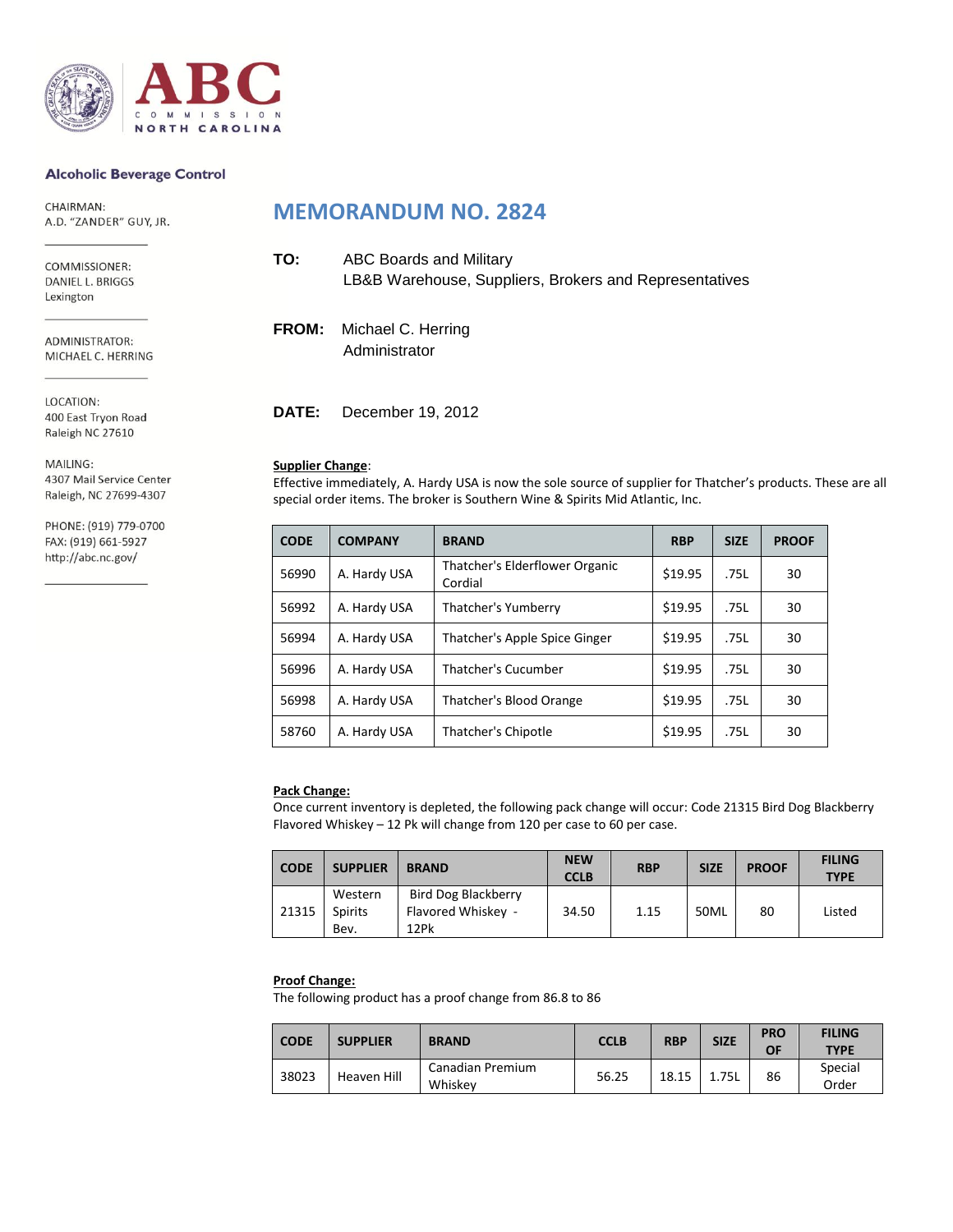# **MEMORANDUM NO. 2824 December 19, 2012**

P a g e | **2**

### **UPC changes:** effective as stock depletes

| <b>CODE</b> | <b>NEW UPC</b> | <b>BRAND</b>                   | <b>RBP</b> | <b>SIZE</b> | <b>PROOF</b> | <b>FILING</b><br><b>TYPE</b> |
|-------------|----------------|--------------------------------|------------|-------------|--------------|------------------------------|
| 63277       | 086024015435   | Ryan's Irish Cream             | 10.95      | .75L        | 34           | Listed                       |
| 63713       | 088004015480   | Ice 101 Peppermint<br>Schnapps | 16.95      | .75L        | 101          | Listed                       |

### **UPC Changes:** effective January 2013

| <b>CODE</b> | <b>NEW UPC</b> | <b>BRAND</b>                         | <b>SIZE</b> | <b>FILING</b><br><b>TYPE</b> |
|-------------|----------------|--------------------------------------|-------------|------------------------------|
| 46826       | 811538015219   | <b>Three Olives Vodka</b>            | 1.75L       | Listed                       |
| 46827       | 811538015196   | <b>Three Olives Vodka</b>            | .75L        | Listed                       |
| 46828       | 811538015189   | Three Olives Vodka                   | .375L       | Disc.                        |
| 46822       | 811538015479   | Three Olives Cherry                  | .75L        | Listed                       |
| 46948       | 811538015431   | <b>Three Olives Grape</b>            | 1.75L       | Sp. Order                    |
| 46949       | 811538015349   | Three Olives Grape                   | .75L        | Listed                       |
| 46952       | 811538015523   | Three Olives Berry                   | .75L        | Listed                       |
| 46937       | 811538015448   | <b>Three Olives Chocolate</b>        | .75L        | Listed                       |
| 46936       | 811538015103   | <b>Three Olives Vanilla</b>          | .75L        | Sp. Order                    |
| 46816       | 811538015509   | <b>Three Olives Citrus</b>           | .75L        | Sp. Order                    |
| 46954       | 811538015257   | Three Olives Mango                   | .75L        | Sp. Order                    |
| 46943       | 811538015295   | Three Olives Orange                  | .75L        | Listed                       |
| 46946       | 811538015271   | Three Olives Pomegranate             | .75L        | Listed                       |
| 46818       | 811538015158   | Three Olives Raspberry               | .75L        | Sp. Order                    |
| 46938       | 811538015059   | Three Olives Root Beer               | .75L        | Sp. Order                    |
| 46941       | 811538015547   | Three Olives Triple Shot<br>Espresso | .75L        | Listed                       |
| 46824       | 811538015073   | Three Olives Watermelon              | .75L        | Sp. Order                    |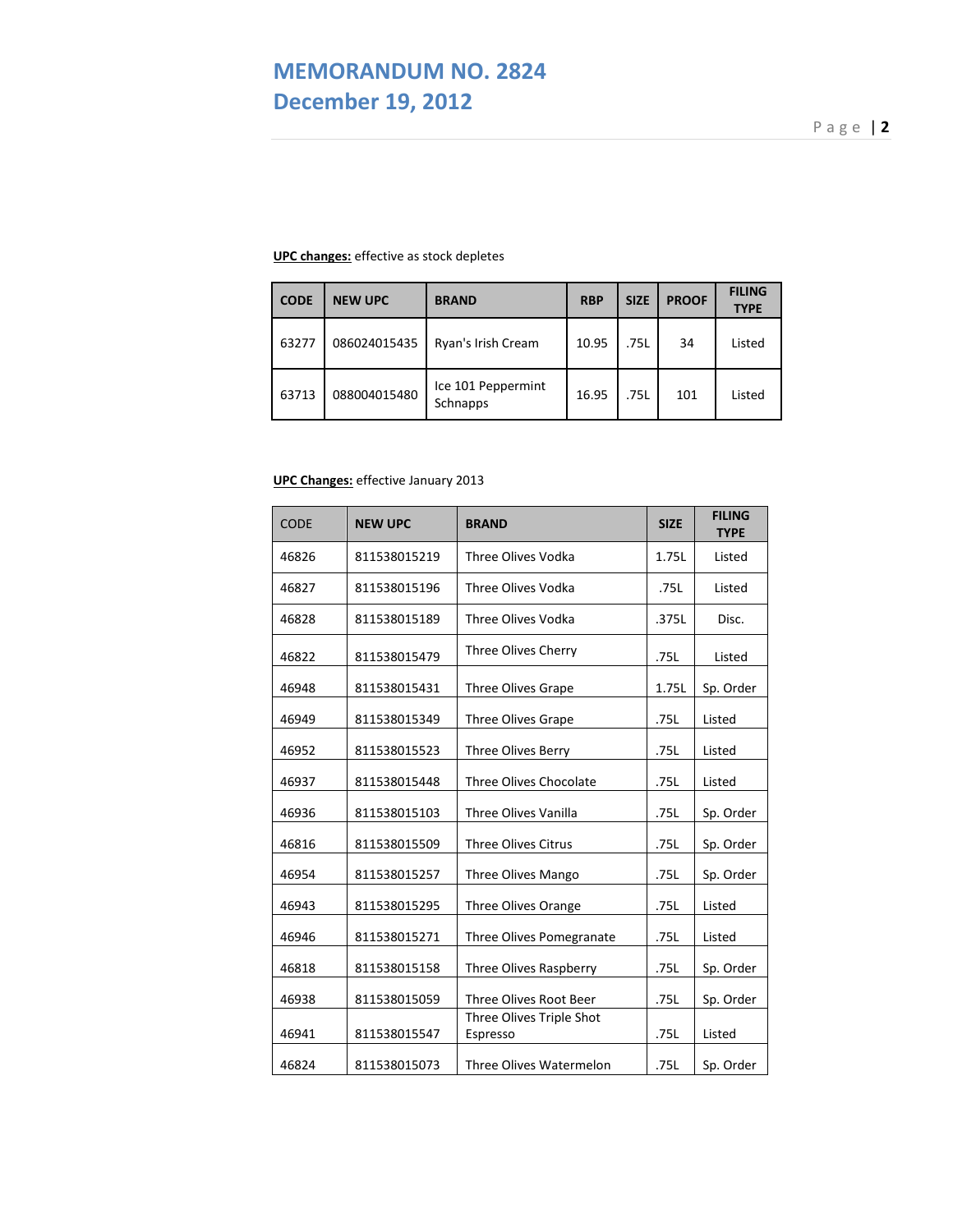# **MEMORANDUM NO. 2824 December 19, 2012**

### **Changing from glass to plastic :**

| <b>CODE</b> | <b>SUPPLIER</b>            | <b>BRAND</b>  | <b>SIZE</b> | <b>PROOF</b> | <b>FILING</b><br><b>TYPE</b> |
|-------------|----------------------------|---------------|-------------|--------------|------------------------------|
| 33341       | Heaven Hill                | Georgia Moon  | .375L       | 100          | Listed                       |
| 48450       | <b>Majestic Distilling</b> | Clipper Light | .75L        | 80           | Listed                       |
| 46803       | Vox                        | Jim Beam      | 1.75L       | 80           | Listed                       |

**Category and Code Change per company request**: **Effective February 1, 2013**. RumChata (Cordials/Liqueurs/Specialties) Imported

| <b>PREVIOUS</b> | <b>NEW</b>  | <b>SUPPLIER</b> | <b>BRAND</b> | <b>SIZE</b> | <b>CCLB</b> | <b>RBP</b> |
|-----------------|-------------|-----------------|--------------|-------------|-------------|------------|
| <b>CODE</b>     | <b>CODE</b> |                 |              |             |             |            |
| 48993           | 63030       | A. Hardy USA    | RumChata     | .75L        | 71.88       | 22.95      |

### **Brand name changes:**

| <b>CODE</b> | <b>PREVIOUS</b>       | <b>NEW</b>                  | <b>SIZE</b> | <b>FILING</b> | <b>SUPPLIER</b> |
|-------------|-----------------------|-----------------------------|-------------|---------------|-----------------|
|             | <b>NAME</b>           | <b>NAME</b>                 |             | <b>TYPE</b>   |                 |
| 46956       | Pinnacel Cotton Candy | Pinnacle County Fair Cotton | .75L        | Listed        | Jim Beam        |
| 21578       | Pinnacel Cotton Candy | Pinnacle County Fair Cotton | 50ML        | Listed        | Jim Beam        |
| 46996       | Pinnacle Atomic Hots  | Pinnacle Atomic Hot         | .75L        | Listed        | Jim Beam        |
| 21579       | Pinnacle Atomic Hots  | Pinnacle Atomic Hot         | 50ML        | Listed        | Jim Beam        |
| 46970       | Pinnacle Gummy        | Pinnacle Red Liquorice      | .75L        | Sp. Order     | Jim Beam        |